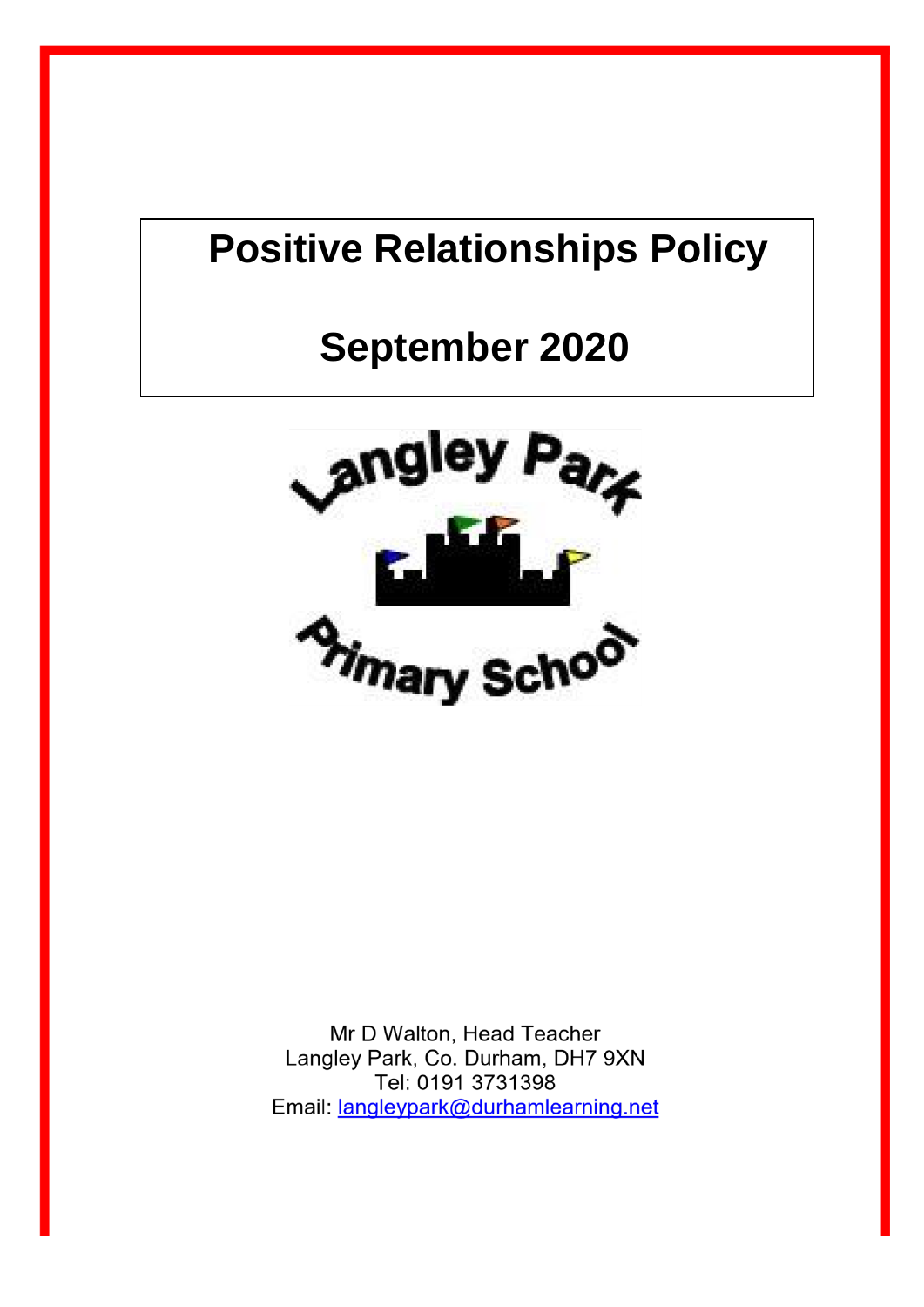



#### Aims

This policy aims to:

- Provide a consistent approach to behaviour management and a safe environment to learn
- Promote good behaviour, self-discipline and respectful relationships
- Define what we consider to be unacceptable behaviour, including bullying
- Outline how pupils are expected to behave, including adjustments to routines following return to school 2020.
- Summarise the roles and responsibilities of different people in the school community with regards to behaviour management
- Outline our system of rewards and sanctions

#### Legislation and statutory requirements

This policy is based on advice from the Department for Education (DfE) on:

- Behaviour and discipline in schools
- Preparing-for-the-wider-opening-of-schools-from-1-june/planning-guide-forprimaryschools#annex-a-behaviour-principles
- [Searching, screening and confiscation at school](https://www.gov.uk/government/publications/searching-screening-and-confiscation)
- [The Equality Act 2010](https://www.gov.uk/government/publications/equality-act-2010-advice-for-schools)
- [Use of reasonable force in schools](https://www.gov.uk/government/publications/use-of-reasonable-force-in-schools)
- [Supporting pupils with medical conditions at school](https://www.gov.uk/government/publications/supporting-pupils-at-school-with-medical-conditions--3)

It is also based on the [special educational needs and disability \(SEND\) code of practice.](https://www.gov.uk/government/publications/send-code-of-practice-0-to-25)

- Section 175 of the **Education Act 2002**, which outlines a school's duty to safeguard and promote the welfare of its pupils
- Sections 88-94 of the [Education and Inspections Act 2006,](http://www.legislation.gov.uk/ukpga/2006/40/section/88) which require schools to regulate pupils' behaviour and publish a behaviour policy and written statement of behaviour principles, and give schools the authority to confiscate pupils' property
- [DfE guidance](https://www.gov.uk/guidance/what-maintained-schools-must-publish-online#behaviour-policy) explaining that maintained schools should publish their behaviour policy online

DfE guidance explaining that in light of the need for children to behave differently when they return to school, new systems should be put in place to support that.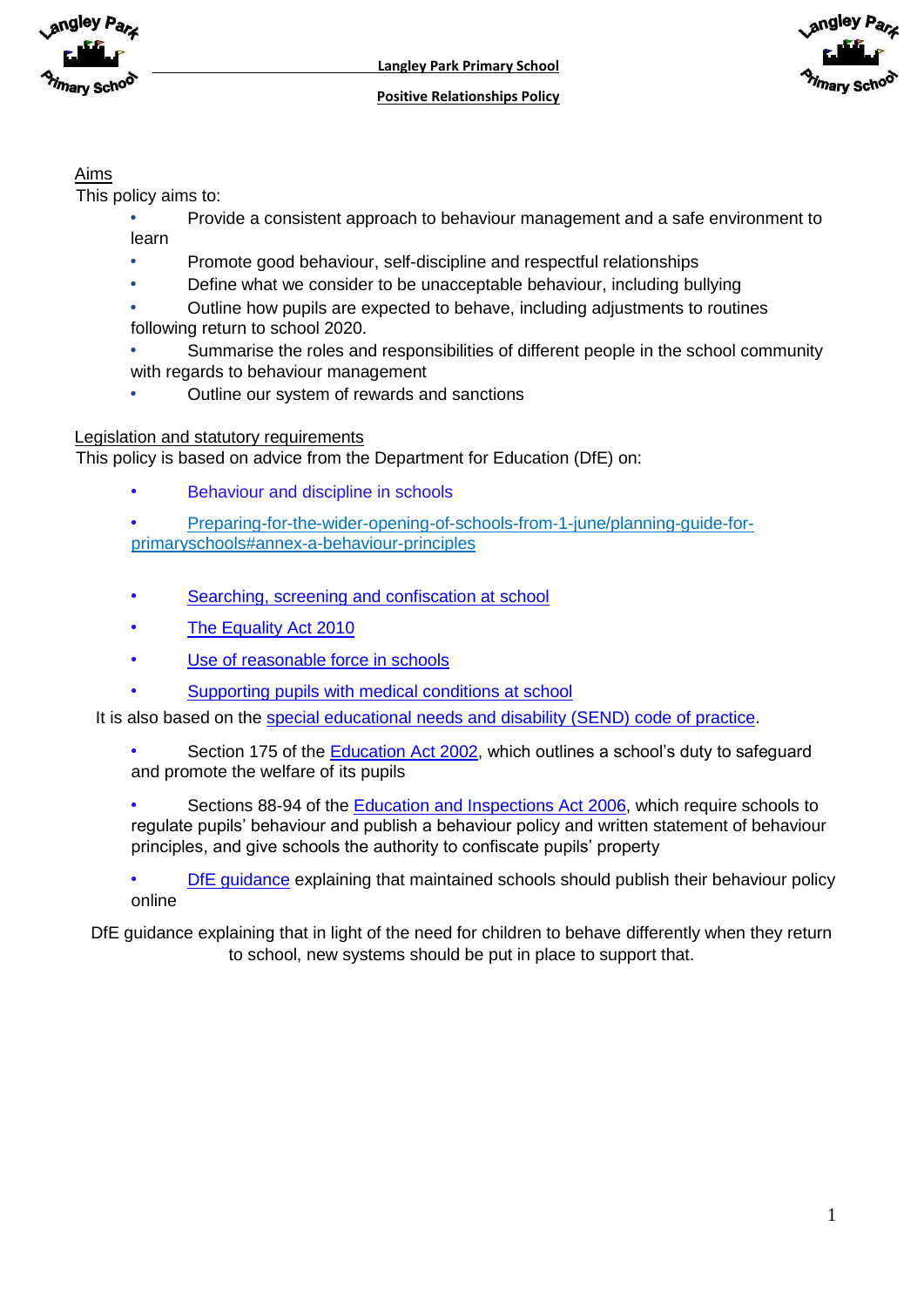



# **Articles 31, 29,19,24,12,13,28,17.**



# **Introduction**

At Langley Park Primary School we want to ensure all children are safe and happy. Therefore, in addition to teaching them how to read and write, count and solve problems etc. we are also concerned with teaching them how to work and play alongside each other and how to behave towards one another. Children need to be aware of moral issues such as right and wrong, fairness, tolerance and respect. The aim of this school policy is:

- To develop in our children an understanding or their rights and the rights of others. An ethos of 'Rights Respecting' is embedded in all aspects of school life.
- To create conditions for an orderly school community in which effective and positive learning can take place, in which there is mutual respect between all members, and where there is proper concern for the school environment

Both these principles are achieved in the framework of a relaxed, pleasant atmosphere in which everyone is positively encouraged to give of their best, both in the classroom, at break times and during extra-curricular activities.

# **Our Positive Behaviour Policy is based upon:**

# RIGHTS RESPECTING –*see RIGHTS RESPECTING policy and UNCRC articles*

The Rights:

- We have the right to be safe and feel secure.
- We have the right to learn and fulfil our potential.
- We have the right to be treated with respect.

#### **Our School will-**

Help our children to understand their rights and to ensure fairness and consistency in their application.

#### **The Children will-**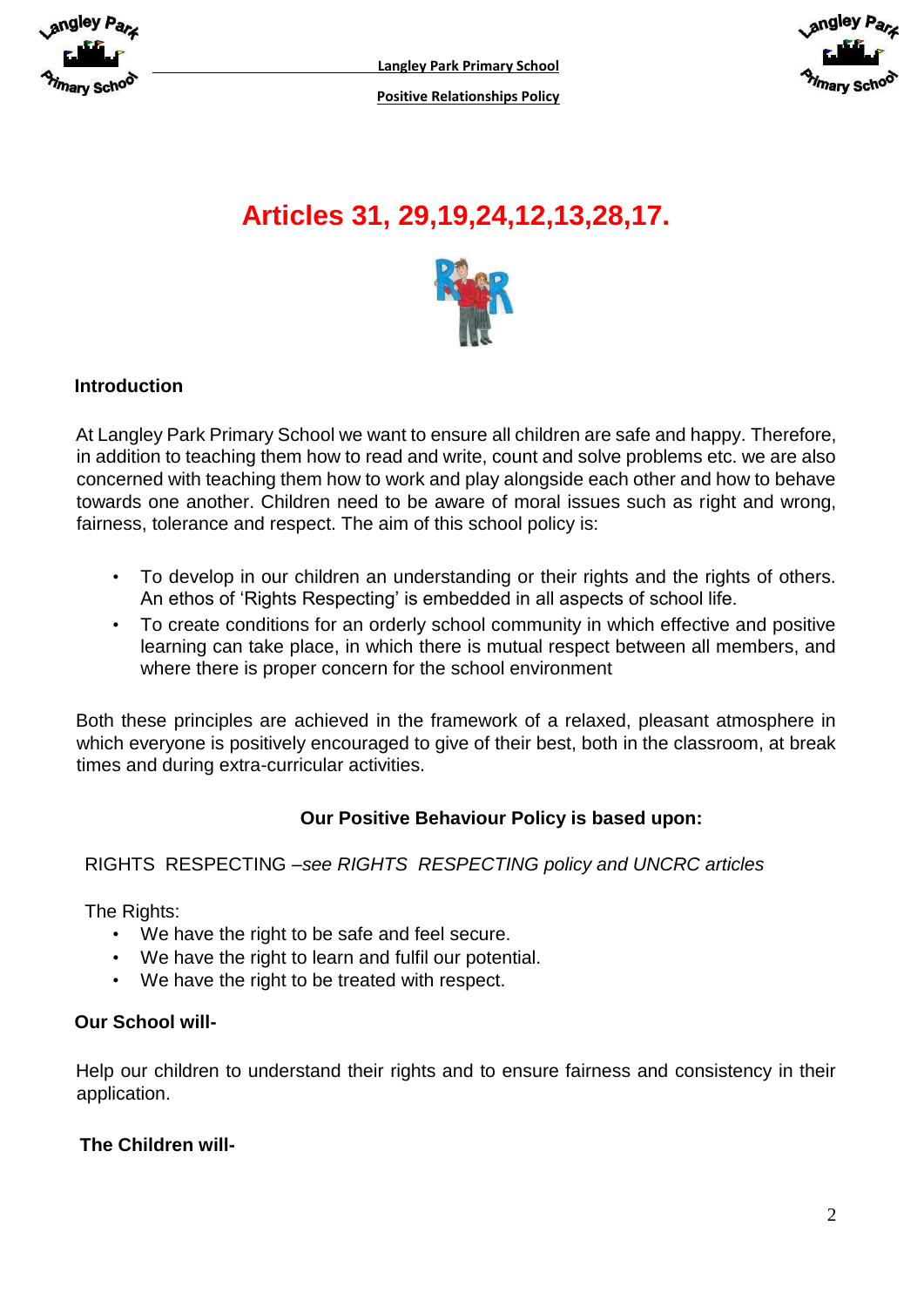



Learn and demonstrate their understanding of these rights and how they can apply them to themselves and to others.

#### **Parents' and Carers' will-**

Support the school in guaranteeing for every child a safe, secure, healthy and happy school in which learning flourishes.

#### **Governors will-**

Uphold the principles and practice of the Positive Relationships Policy on behalf of all children, parents and carers and staff at our school.

Our policies have been drawn up in consultation with the Rights Respecting Team, School Council and all staff members.

#### **School Code of Conduct**

At the beginning of the school year Rights Respecting principles will be reinforced and agreed by all children, staff and parents. This will be supported by Class Charters/Agreements that are drawn up by each class as part of our class sessions and this will be displayed prominently for all to see throughout each class.

#### **Guidance for All Staff**

Establishing Positive behaviour at our school is a collective task-

- Positive re-enforcement of good behaviour is more effective than negative sanctions.
- Although there are agreed sanctions for children who let themselves down, it is the encouragement of good behaviour which is far more important than sanctions. Staff should praise children who behave politely, kindly, sensibly etc. Verbal feedback on behaviour should be given a high priority in and out of class. Good behaviour and positive attitudes should be discussed in lessons, school assemblies and our Friday celebration assembly. Stickers, certificates, and notes home should acknowledge and reinforce positive behaviour, as well as academic achievement.
- Pupils will be chosen as good 'Rights Respectors' and praised in assemblies.
- A well managed, well planned environment decreases potential for challenging behaviours.
- Staff should ensure that school activities are well planned and resources well organised as this will ensure every child knows what is expected of them and when.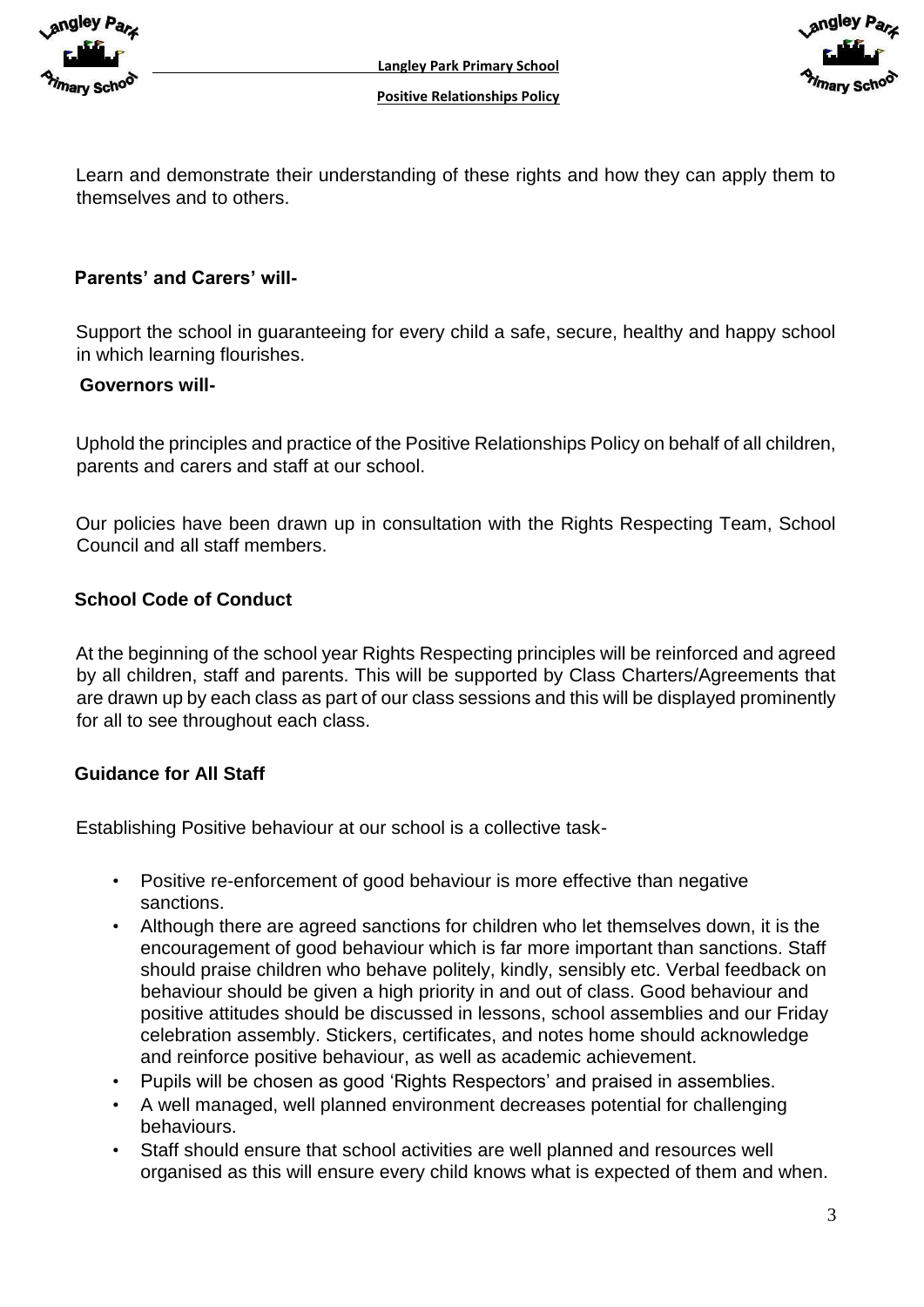



- . • Staff should take time to explain the reasons for children being asked to do something. They should take every opportunity to keep caring and respect for people and property in high profile.
- Every effort should be made to diffuse potential problems before they arise through discussion, good organisation and consultation. It is important to offer some privacy to these conversations during the school day and respect the emotional well – being of all concerned.
- Certain behaviour, such as bullying, rudeness, fighting, swearing etc. is never acceptable and should always been dealt with when encountered
- The Headteacher reserves the right to inform parents of unacceptable behaviour, which may in future lead to exclusion.
- Staff should consult the Headteacher or SLT when behaviour causes concern.

# **The Role of the Class Teacher**

Good behaviour will be encouraged in a well organised and cared for classroom environment and is best promoted when the children are engaged in positive and relevant learning experiences.

# **Teaching staff should:**

- set clear expectations for behaviour in class and around school
- maintain a well organised and carefully managed classroom
- avoid raised voices and aggressive body language
- make specific constructive, positive comments
- encourage the children to set their own targets and take ownership of their learning
- establish consistent classroom procedures
- give clear instructions and explanations
- set, and display, clear learning objectives and success criteria
- monitor progress carefully
- give appropriate feedback to work
- handle misbehaviour quickly and calmly so that the pace of the lesson is not lost
- listen carefully and react appropriately
- communicate achievements in behaviour and work to parents and carers
- praise and reward when it is merited

# **Concerns**

Concerns regarding behaviour will be recorded as 'incidents on CPOMs, members of the SLT and class teachers are alerted to these incidents so that appropriate action can be taken.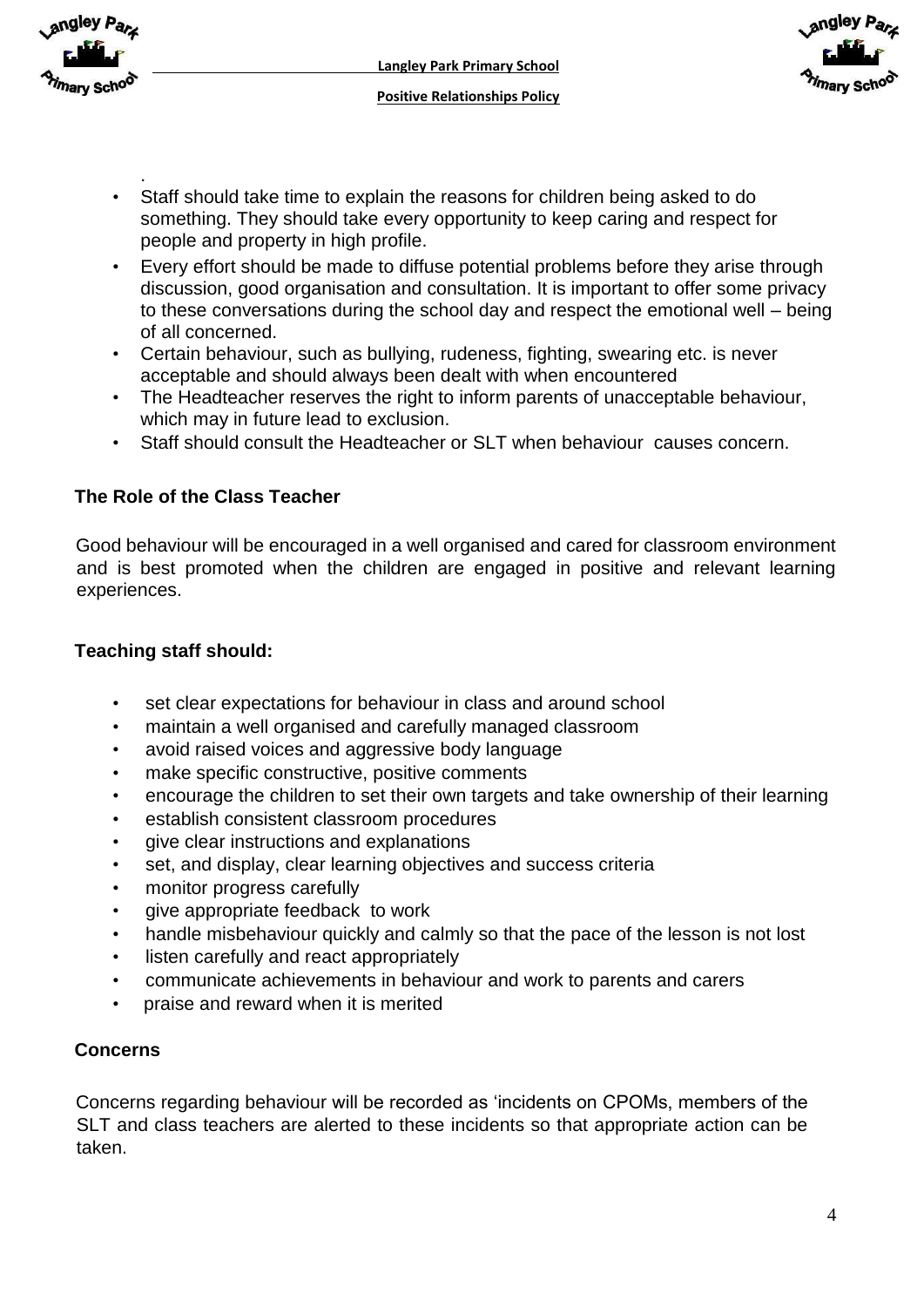



# **The Role of Lunchtime staff**

Lunchtime staff have an important role in supporting and maintaining good order in the playground at lunchtime and in the dinner hall.

Lunchtime Staff should report serious misbehaviour to the Headteacher or Deputy Headteacher. Lunchtime Staff are encouraged to reward children for politeness and positive behaviour with verbal praise, R Tickets and stickers when appropriate. When appropriate they will us RA style questions.

# **The Role of the Headteacher**

The Headteacher will promote:

- self discipline
- proper regard for authority
- good behaviour
- respect for others
- respect for property
- maintaining acceptable standards of behaviour
- regulating the conduct of pupils
- relevant consultations with the local authority
- exclusions from school
- accessing extra support for pupils with behaviour issues in conjunction with the SENDCo where appropriate

The headteacher will ensure that the school environment encourages positive behaviour and that staff deal effectively with poor behaviour, and will monitor how staff implement this policy to ensure rewards and sanctions are applied consistently.

# **The Role of Parents and Carers**

Parents and carers have an important role which will contribute to maintaining positive behaviour in and around our school.

These include ensuring the following:

- Expect that their child will be treated fairly and consistently and that any concerns will be listened to and dealt with promptly.
- They have the responsibility to encourage their child/ren to behave their best and follow the school rules, making sure they allow others to make the most of their learning too and respect the rules which keep each other safe in school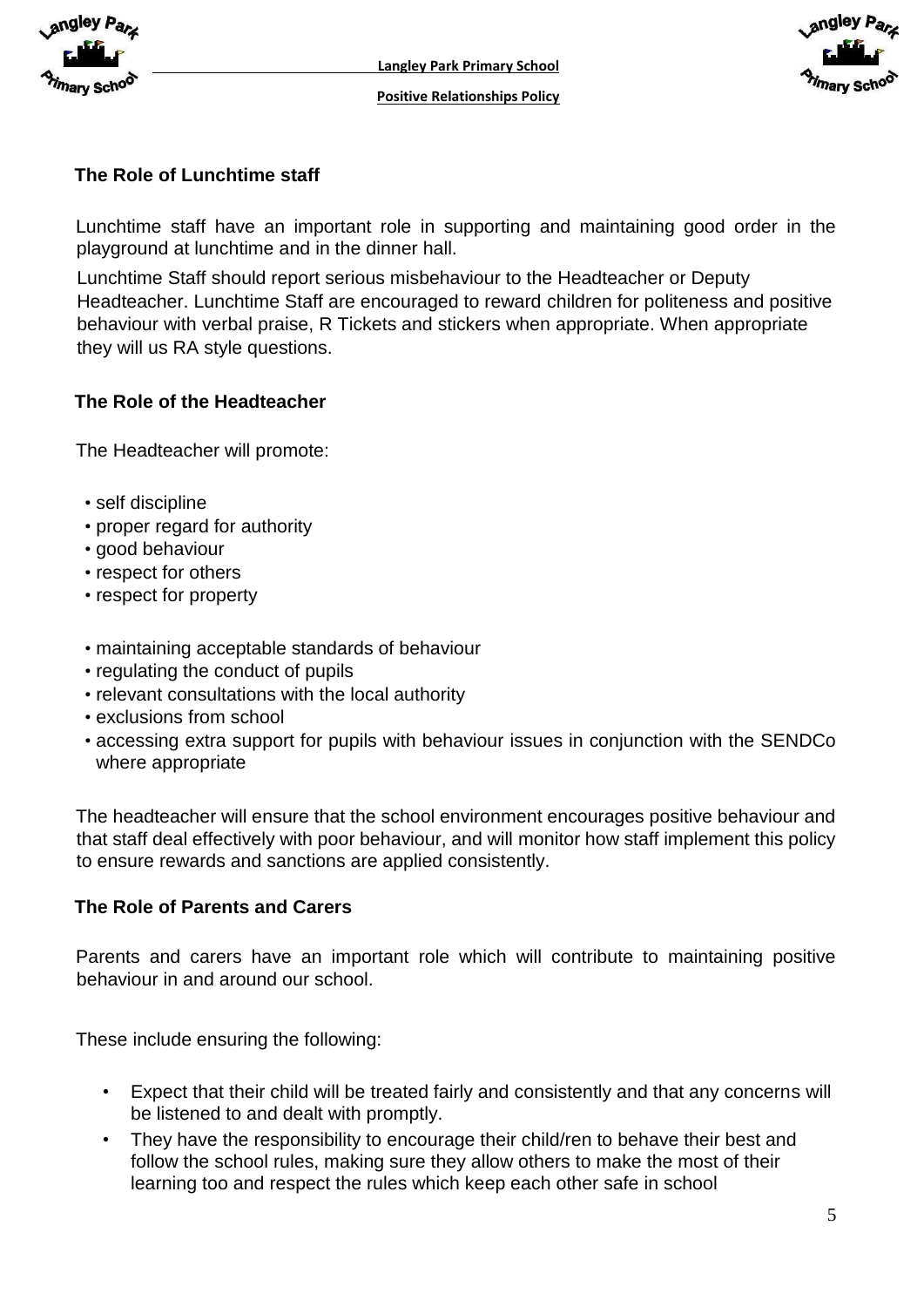



- Inform school of any changes in circumstances that may affect their child's behaviour
- Arrange for telephone appointment to discuss any concerns. Please note that parents are not permitted to access school site without agreement and must follow social distancing guidelines whenever on school site.
- We also expect that parents model appropriate behaviour in and around school and behave respectfully towards all children and adults, including staff
- Follow school revised entry and exit arrangements, following social distancing of 2m+

# **The Role of the Governors**

The governing body has the role of setting down these guidelines for discipline and behaviour, and of reviewing their effectiveness. The Headteacher has the day to day authority to implement this policy, but governors may give advice to the Headteacher about particular disciplinary issues. The Headteacher will meet, whenever required to do so, with the Curriculum Committee, to discuss matters relating to behaviour and discipline.

# **Guidance for Positive Playground and Lunchtime Behaviour**

All pupils have the right to be safe and are expected to respect the rights of others in play. In order to respect the rights of others, we expect children to behave in the following ways at play times:

- Always listen and do as you are asked by adults in our school
- Stay in the agreed play space with your group
- Keep hands and feet to yourself
- Be kind to others and have fun safely
- Follow the rules for the play equipment to keep yourself and others safe
- Help to keep our school grounds tidy and safe. Remember to keep resources in the appropriate areas.
- Stop playing when the whistle is blown and walk quietly into your class, respecting social distance.

# **Our Approach to Rewards**

Children normally respond well towards rewards and can generally be encouraged to behave in a way which earns rewards. Rewards do need to be age appropriate and matched to the maturity of the child. All children should benefit from rewards, including children in the midrange of ability and aptitude. Younger children frequently respond better to short term rewards.

# **We reward good behaviour in many different ways through:**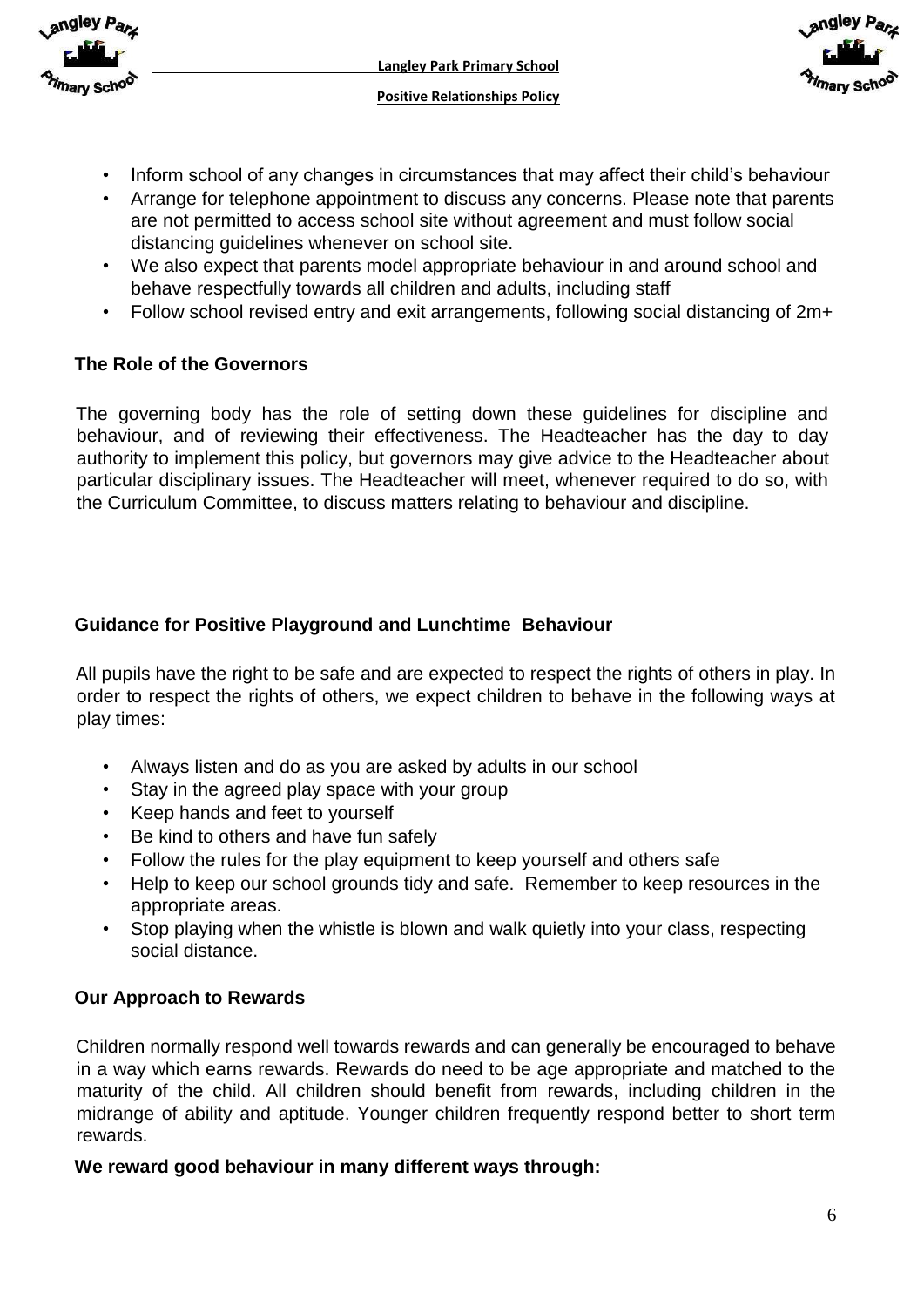



- A quiet word, smile acknowledgement, thumbs up etc.
- An award for good examples of 'Rights Respecting' behaviour.
- Written/verbal comments on or about pupil's work
- Stickers in books, on effort charts on jumpers etc.
- Praise in front of class group giving reason for praise
- Informal comments, a short note home from teacher to parent informing them of good work, positive attitudes or behaviour etc.
- Achievement Certificates, Star Pupil certificates
- 'R- Tickets' given to individual pupils who show respectful, sensible and positive attitudes; a prize-draw takes place at the end of each half term as an incentive
- Certificates for special achievements
- Comments in Home School diaries/ behaviour books
- Class Dojo points

#### **Strategies for individual pupils with special needs**

Behaviour and social targets can be set. Targets should be understood by the child, parent/carer and teachers. Targets need to be specific and achievable by the child within an agreed time period. Individual charts can be used to promote positive behaviour. Agreed rewards can be tailored to the individual such as : cubes in the jar, extra stickers etc.

Further support is available through our Special Educational Needs Coordinator (SENCO) and professional partners.

Where a child is presenting persistent significant behavioural difficulties an individual behaviour plan may be written. Relevant staff, agencies and the parents will be involved. The plan will then be communicated to all relevant staff.

#### **How do we manage unacceptable behaviour?**

A traffic light system is in place in every classroom, all pupils start each day on green.

A verbal warning will always be given to allow pupils to address their inappropriate behaviour if this does not improve them the pupil will be put on amber. This will result in 1- 2 minutes being missed off their break or time out for this period of time.

Progression to red will mean loss of a 10-15 minutes of a break and in extreme circumstances could lead to a pupil missing their lunch break if the teacher or adult feels they will be a risk to themselves or others. Serious incidents will always be reported to the pupils' parents either via a phone call or a brief discussion face to face at a social distance. They will also be recorded on CPOMs. If a serious incident happens then a child may move straight to red without being on amber first.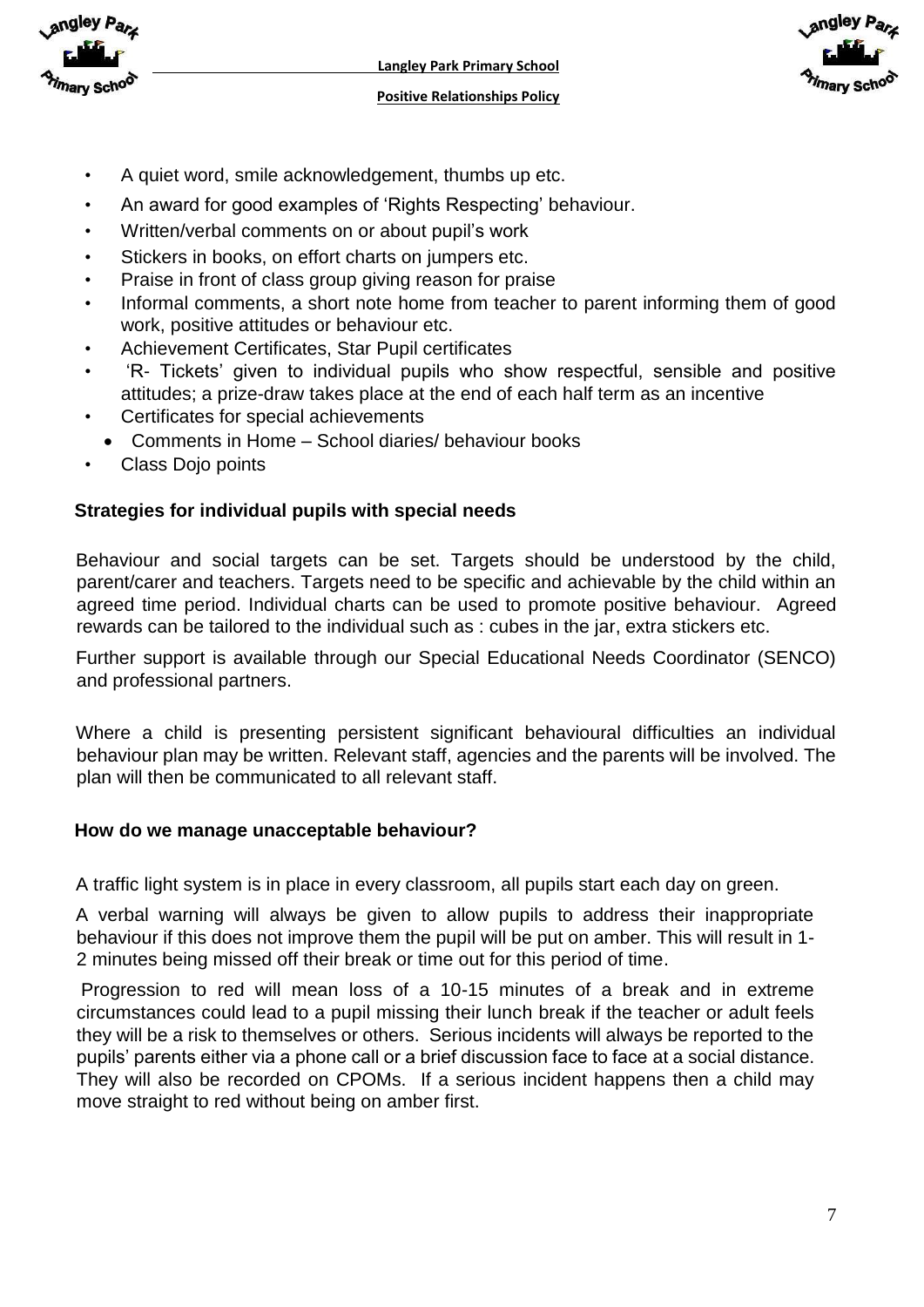



Inappropriate behaviour could include:

- Disruption in lessons
- Refusing to follow instructions
- Back answering or interrupting staff
- Deliberately running in corridors
- Purposefully breaking school stationery or equipment

Straight to amber – if persists - red

More serious incidents of inappropriate behaviour could include:

- Swearing
- Physical aggression/fighting including play fighting/rough play which carries on after being asked to stop
- Racist, homophobic or discriminatory behaviour
- Deliberate vandalism
- Bullying
- Possession of prohibited items (mobile phones deliberately not handed in, harmful objects, stolen items).
- Extreme disrespect to staff

Straight to red

A number of staff have had Team teach training focussing heavily on the effective deescalation strategies which can help alleviate a problematic situation.

# **Exclusion of a pupil**

If an external exclusion is considered appropriate, the school will issue a letter explaining clearly the responsibility of the parents to keep their child out of public places during the period of the exclusion. Work will always be provided for the length of the exclusion, which may take the form of online materials. It is expected that this should be evidenced as completed to an acceptable standard. Parents are also expected to have a telephone consultation with the pupil and Headteacher/Deputy Headteacher prior to return to school.

# **Damage to Property**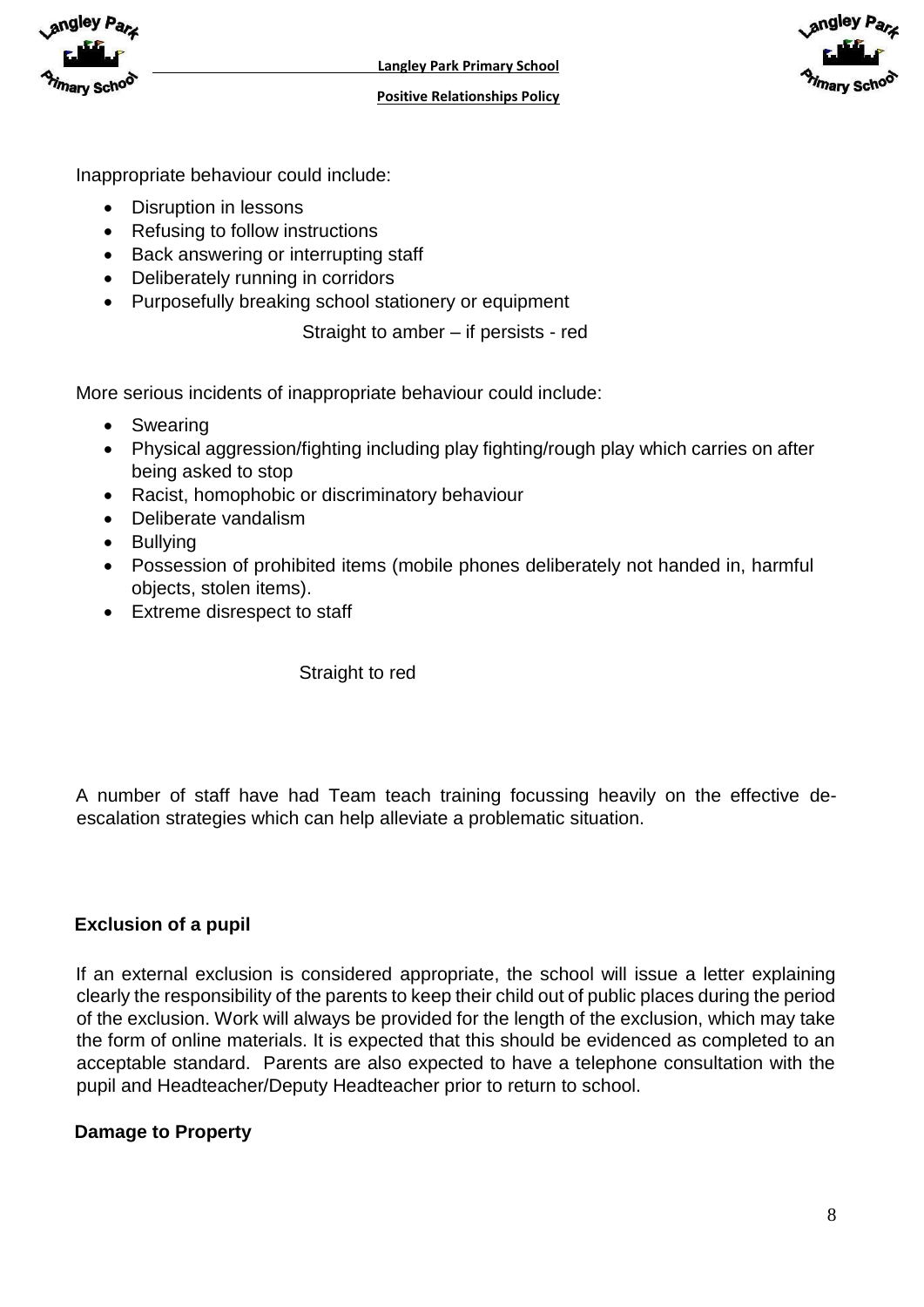



Damage to school property, through misbehaviour, whether it be to the fabric of the building or to such items as books, which are defaced or damaged, will be reported to parents, and where appropriate with a request for a voluntary contribution towards the cost of repair or replacement.

# **Bullying – Guidance to Staff**

Bullying is the persistent, wilful and conscious desire to hurt, threaten or frighten someone else through physical, verbal, emotional or psychological aggression. Children must realise that any form of bullying is unacceptable and that such behaviour will be dealt with appropriately by the staff of the school. Individual staff need to be alert to situations that may occur both inside and outside the classroom. Children must be aware that it is the responsibility of everyone to report acts of bullying as soon as they arise. They need to be aware that this is not 'telling tales'. To be seen to act is as important as taking action. Silence and secrecy nurture bullying. Other appropriate age-related strategies for dealing with different aspects of bullying are explored through a variety of approaches across the school. (For further details please refer to the school's anti- bullying policy).

#### **Racial and Sexual Harassment**

These are both forms of bullying. They are a form of violence. Any incident which is deemed to be any form of racial or sexual harassment will be taken very seriously and reported to the Headteacher. Racist incidents must be reported on a County Durham Form and logged with the Local Authority.

#### **Monitoring**

The Headteacher and staff will monitor the effectiveness of this policy and as necessary will report any amendments to the governing body. The school will keep a variety of records of any serious incidents that occur which need intervention and the Headteacher will keep detailed records of any pupil who has been temporarily or permanently excluded. It is the responsibility of the governing body to monitor these procedures and ensure that this policy is administered fairly and consistently

#### **Review**

The Rights Respecting Team and Governing Body in partnership with staff, review this policy on an annual basis.

D. Walton Head Teacher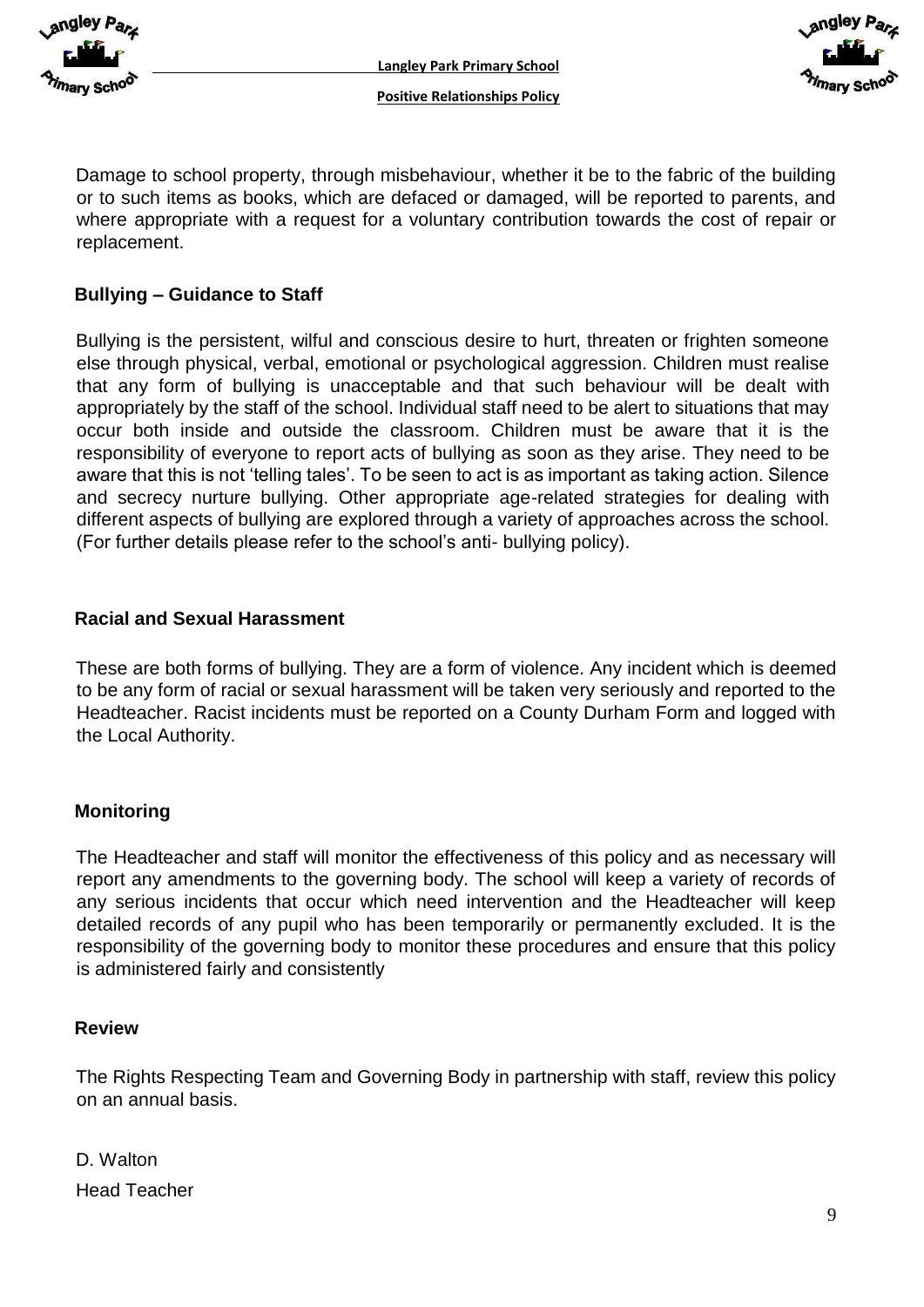



Implementation Date September 2020

Review Date October 2021

# Special arrangements due to COVID-19:

Due to current exceptional circumstances, a number of additional safeguards have been put in place and children are expected to follow the guidance.

#### Entry and exit procedures

There will be different entry and exit points with staggered times for dropping off and picking up children.

Where possible they must maintain social distance of 2metres+ whilst awaiting transition into and from school.

Children must follow staff directions about waiting and understanding of desired social distancing.

Where children are unable to understand the concept, further support will be given to encourage safe transition into school. We will talk to parents about how they can support their child's understanding of routines. Social stories or other methods may be introduced to support understanding and we expect parents to work with their child and their child's class teacher to ensure that their child and others can be as safe as possible.

#### Handwashing and sanitising procedures

Children will be asked to wash hands for 20 secs+ or use the hand sanitising dispensers on entry to the building and will complete regular handwashing routines throughout the day, including prior to and following eating.

Teachers will specifically teach the importance of handwashing and hand sanitising. Clear reminders, including visual reminders, will be given by adults through the day. All children and staff are expected to perform these to the satisfaction of adult staff.

Where children are unable to understand the concept, we will talk to parents about how they can support their child's understanding of routines. Social stories or other methods may be introduced to support understanding.

# Groupings and zones

Children must remain in their allotted space or 'zone' for learning and may only access agreed zones at lunch and break times. During lunch and playtimes, children may only socialise with other children in their own year group.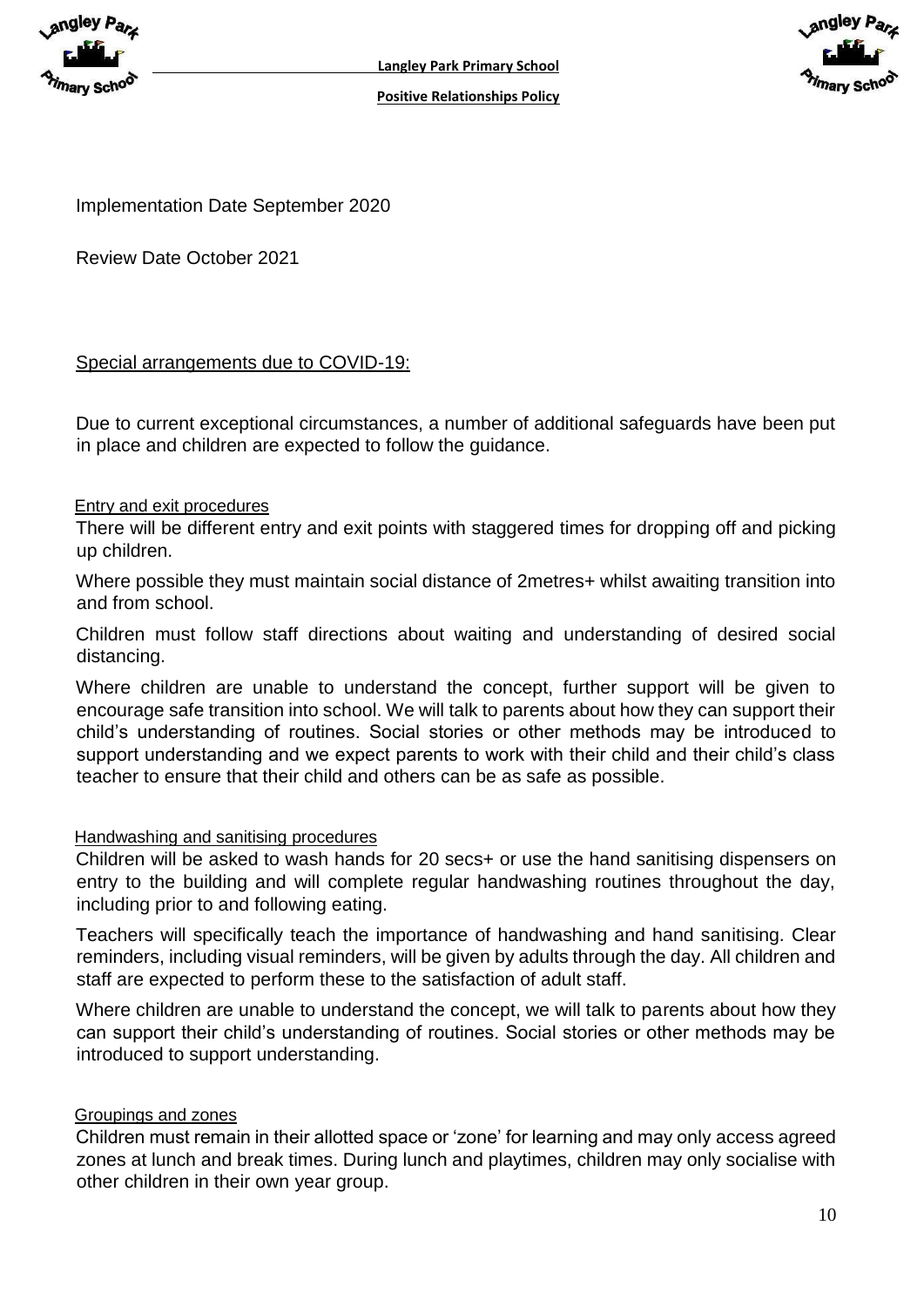



Children should listen carefully to adult instructions to keep themselves and others safe. Where children do not follow adult instructions, the adults will use behaviour sanctions. Where children do not have the capacity to understand the instruction, separate arrangements may be made which will be agreed with the parents to ensure safety of children and staff.

#### **Toilets**

Staff will monitor use of bathrooms to limit numbers of children in bathrooms and promote distancing, school has planned for different year groups to use different toilets. Where this has not been possible children should socially distance and school will ensure the toilets are cleaned more frequently throughout the day . Children will be asked to ensure that they wash their hands for 20secs+ following use.

#### Movement around school

Some children will have restricted use of corridors. Where this is the case, they are asked to walk on the left side of the corridor in single file. Children are encouraged to maintain social distancing of 2m+ by the use of marker lines applied to the floor. Staff will monitor use of corridors and will reinforce expectations for use of this area. Children should walk and limit corridor use.

Each group will be directed on access and entry expectations and staff will accompany children on entering and exiting the building (e.g. for breaks, lunchtimes, entry and exit of school.)

At the end of breaks and lunchtimes, children will be encouraged to maintain social distancing when leaving play areas and returning to group learning rooms.

# Expectations for health hygiene

All children are taught about the importance of good health hygiene routines when coughing or sneezing. All classes have a supply of tissues; bins to dispose tissues in and hand sanitiser. Children are taught to 'catch it, bin it, kill it' and are taught the importance of avoiding touching their mouth, nose and eyes with hands. Reminders will be given where appropriate.

Children should tell an adult if they are experiencing symptoms of coronavirus and parents should reinforce this expectation.

Children must not deliberately cough or spit at or towards any other person. Staff will explain why that presents a danger to others and where a child is deliberately coughing or spitting at others, 'time out' will be given and parents will be informed.

#### Equipment and resources

Children must not bring anything into school apart from their own named water bottle or packed lunch box (if required), which should be taken home each day and washed carefully.

School will avoid sharing resources between children and between school and home.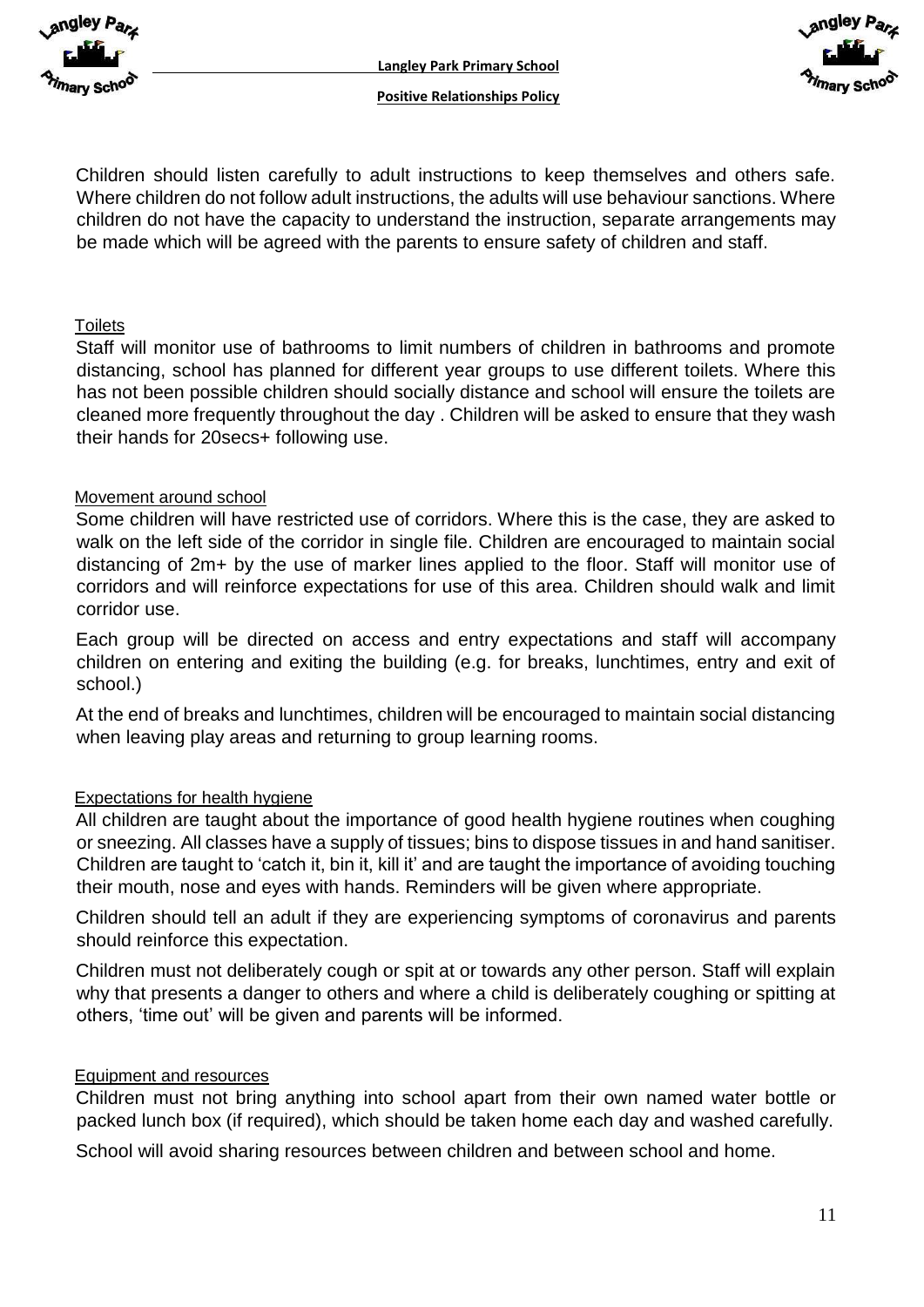



Children should avoid sharing equipment and resources and will be given personal resources which they should keep in an agreed place in their classroom. They are responsible for looking after this equipment so that they have the equipment they need for their learning.

Where resources are shared they must be cleaned by an adult before and after use, using cleaning materials provided by school.

Children will be taught the reasons behind these measures and encouraged to take responsibility to keep themselves and others safe. Staff will supervise to ensure that the children are kept as safe as possible. Ongoing teaching will reinforce the rationale behind good health hygiene and practice during COVID.

Where children are unable to understand the reason behind such measures, further individualised training will be provided and an individual risk assessment will be carried out. If children are unwilling to follow COVID rules, they may have

We seek parental support where children are not following these measures to ensure children receive clear messages about the significance and impact of their actions.

We recognise that transition back to school may be difficult or very difficult for some children, especially those with additional needs or SEND. Children may show emotional stress in many ways. Children may show this by:

- displaying emotional signs (for example, they may be upset, distressed, anxious, angry or agitated)
- displaying behavioural signs (for example, they may become more clingy or more withdrawn, or they may wet the bed)
- or physical (for example, they may experience stomach aches).

Staff have training on ways that children display stress and look out for any changes in their behaviour. Children and young people who communicate differently to their peers may need additional support to interpret their feelings. Staff work closely to identify those children requiring extra help.

We aim to support children to feel safe and secure in new routines using good listening, nurturing techniques, clear communication, positive reinforcement and clear expectations whilst maintaining strong links with parents and carers. If a child is struggling with school demands due to changes in environment, adults and routines, we aim to work closely with families to plan how to support the child, their learning and their emotional wellbeing.

# Use of reasonable force (physical restraint)

School staff have the legal power to use reasonable force in certain situations. A range of deescalation strategies will always be used beforehand wherever possible. A number of our staff team also have training in Team Teach techniques (ref: safe handling policy) where they have been specifically trained in strategies employing minimal force to keep the child/other children safe. In some circumstances, staff may use reasonable force to restrain a pupil to prevent them: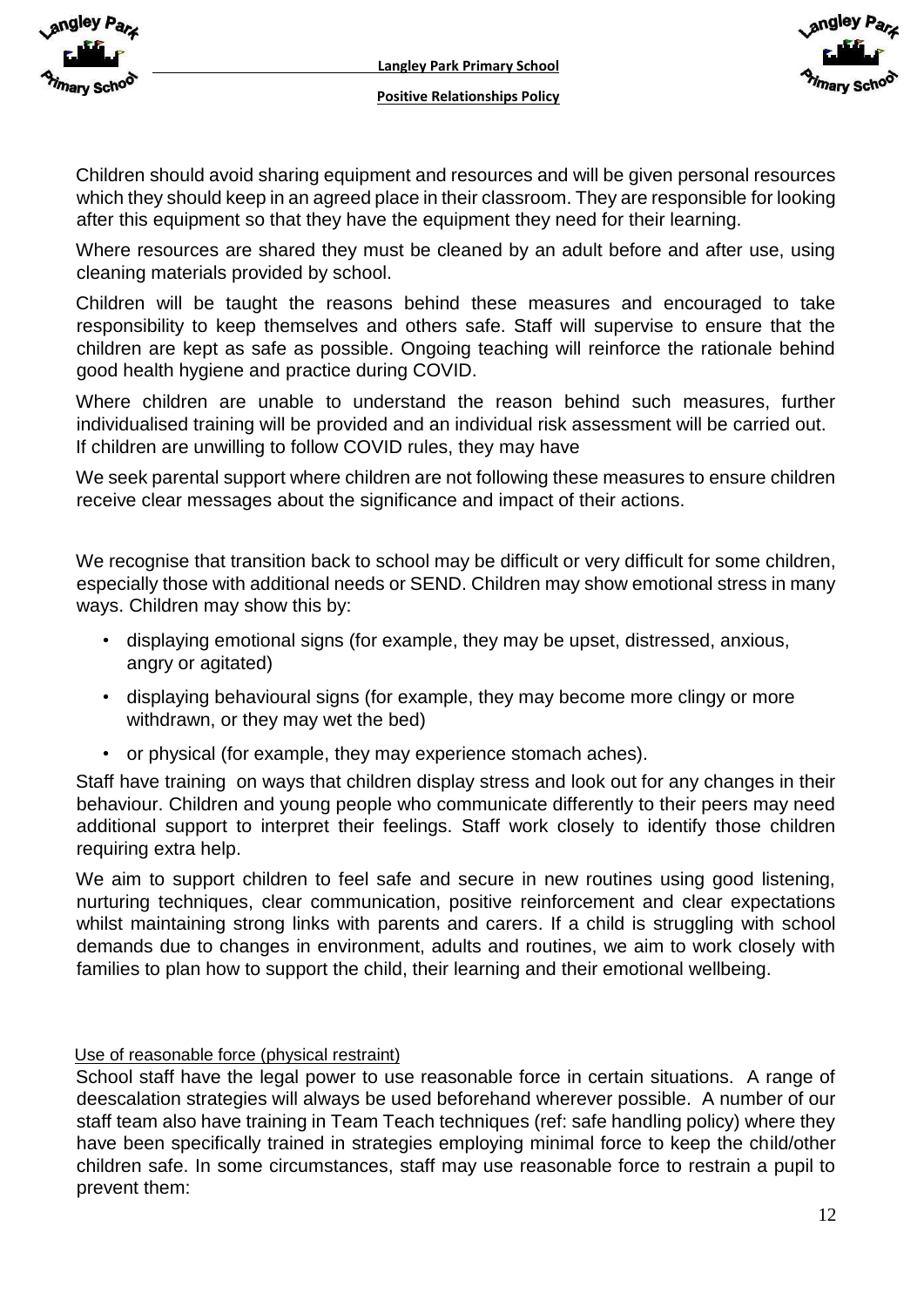



- Causing disorder
- Hurting themselves or others or threat of harm to others
- Damaging property

The decision on whether or not to physically intervene is down to the professional judgement of the staff member concerned and should always depend on the individual circumstances. As the circumstances requiring physical restraint are often spontaneous and unpredictable, we cannot guarantee that staff will wear PPE when completing physical restraints. Staff have to use their professional judgment when intervention needs to be immediate in order to keep the child, other pupils and staff safe. If staff have been unable to wear PPE, parents will be informed and health hygiene measures such as hand washing and hand sanitising will be carried out as quickly as possible following the incident (for both pupil and staff member.)

Incidents of physical restraint must:

- Always be used as a last resort
- Be applied using the minimum amount of force and for the minimum amount of time possible
- Be used in a way that maintains the safety and dignity of all concerned
- Never be used as a form of punishment
- Be recorded and reported to parents

#### **Confiscation**

Staff will confiscate any item which is harmful or detrimental to school discipline. These items will normally be returned to pupils at the end of the day after discussion with the class teacher. In some circumstances, this may be discussed with parents and parents may be requested to collect the item.

#### Equal Opportunities and Support to Pupils

The school recognises its legal duty under the Equality Act 2010 to prevent pupils with a protected characteristic from being at a disadvantage. Consequently, our approach to challenging behaviour may be differentiated to cater to the needs of the pupil.

The school's special educational needs co-ordinator will evaluate a pupil who exhibits challenging behaviour to determine whether they have any underlying needs that are not currently being met. Where necessary, support and advice will also be sought from specialist teachers, an educational psychologist, medical practitioners and/or others, to identify or support specific needs. When acute needs are identified in a pupil, we will liaise with external agencies and plan support programmes for that child. We will work with parents to create the plan and review it on a regular basis.

Pupil Transition: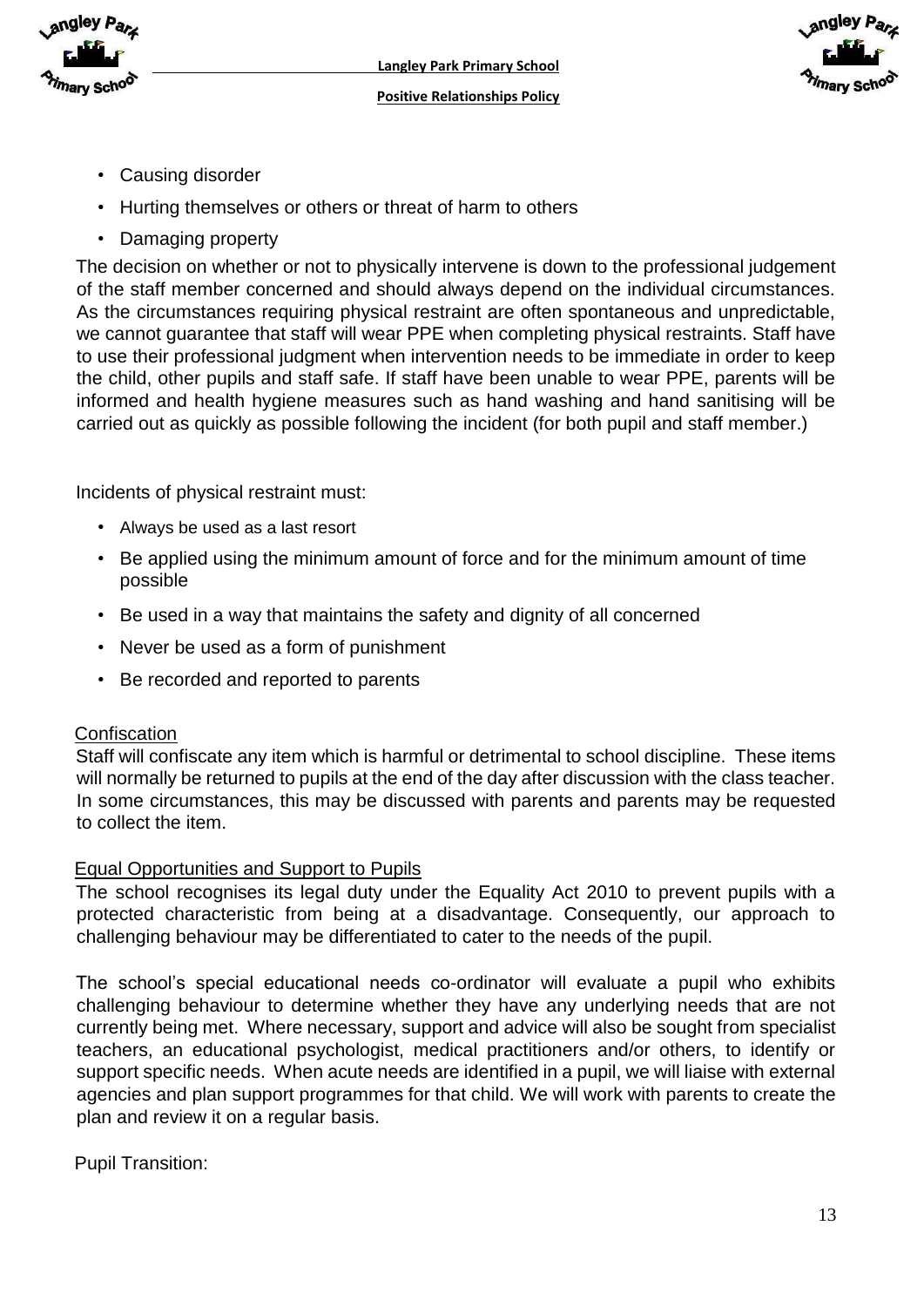



To ensure a smooth transition to the next year, staff members discuss the needs of individual pupils. Pupils also spend time in their new classroom with their new teacher. This will be reviewed in view of guidance on an ongoing basis.

To ensure behaviour is continually monitored and the right support is in place, information related to pupil behaviour issues may be transferred to relevant staff at the start of the term or year. Information on behaviour issues may also be shared with new settings for those pupils transferring to other schools.

Monitoring Arrangements

This behaviour policy will be reviewed by the headteacher and the Curriculum Committee at least every 2 years. At each review, the policy will be approved by the headteacher and the governing body.

Key points to note:

- Teachers have statutory authority to discipline pupils whose behaviour is unacceptable, who break the school rules or who fail to follow a reasonable instruction (section 91 of the Education and Inspectors Act 2006)
- The power to discipline also applies to all paid staff (unless the headteacher says otherwise) with responsibility for pupils, such as teaching assistants and lunchtime staff.
- Teachers can discipline pupils at any time the pupil is in school or elsewhere under the charge of the teacher, including on school visits.
- Teachers can also discipline pupils for misbehaviour outside school when it impacts on the school ethos or is reported to school. This should always be shared with the child's parents or carers.
- Teachers can confiscate pupils' property (however this will be returned upon collection by a parent/carer whenever possible).